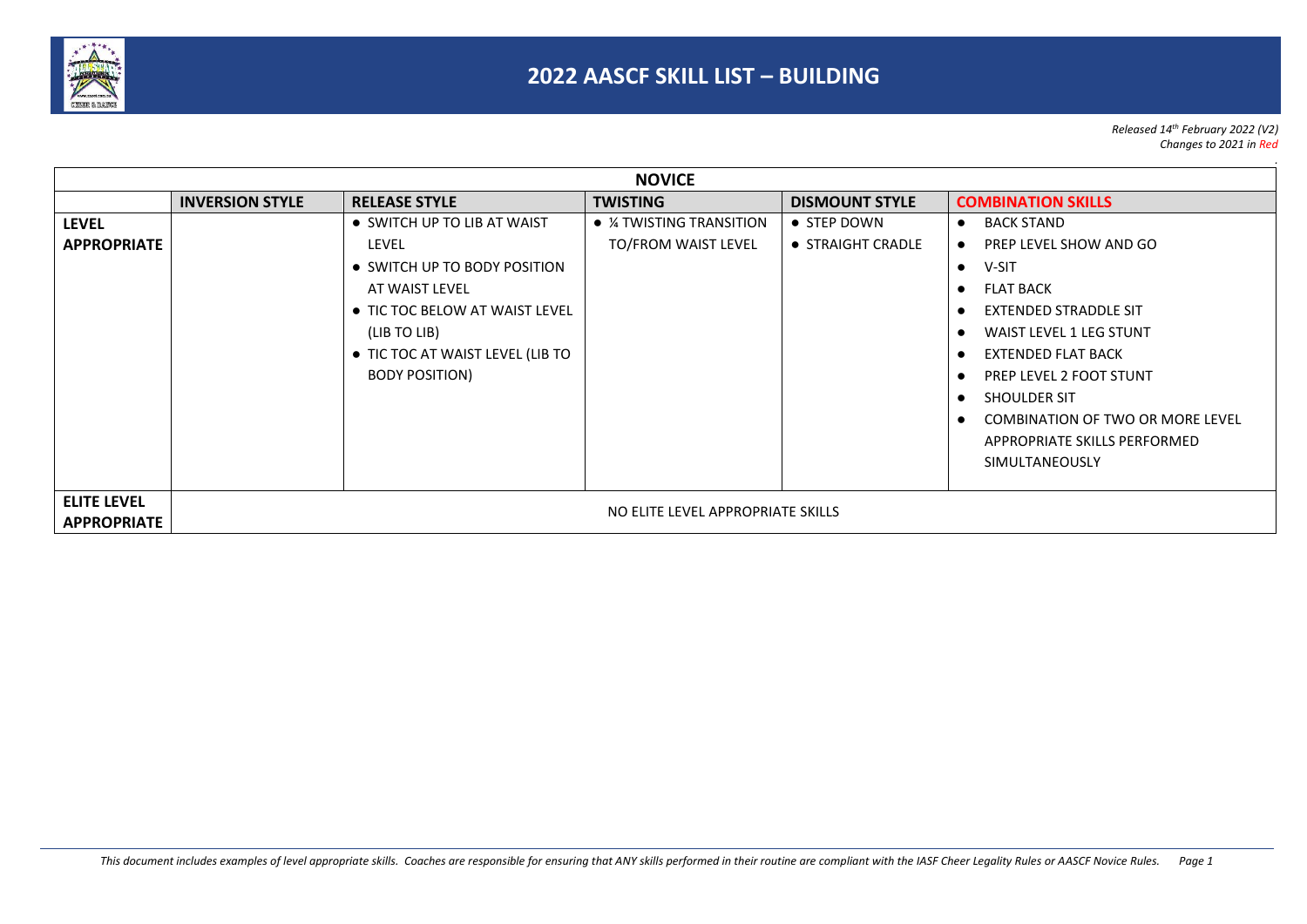

|                    |                        |                                  | LEVEL 1                           |                       |                                                         |
|--------------------|------------------------|----------------------------------|-----------------------------------|-----------------------|---------------------------------------------------------|
|                    | <b>INVERSION STYLE</b> | <b>RELEASE STYLE</b>             | <b>TWISTING</b>                   | <b>DISMOUNT STYLE</b> | <b>COMBINATION SKILLS</b>                               |
| <b>LEVEL</b>       | • INVERSION TO         | • SWITCH UP TO LIB AT WAIST      | • <i>1</i> ⁄4 TWISTING TRANSITION | • STEP DOWN           | <b>BACK STAND</b><br>$\bullet$                          |
| <b>APPROPRIATE</b> | <b>GROUND LEVEL</b>    | <b>LEVEL</b>                     | TO WAIST LEVEL                    | • STRAIGHT CRADLE     | PREP LEVEL SHOW AND GO<br>$\bullet$                     |
|                    |                        | • SWITCH UP TO BODY POSITION     | • <i>1</i> 4 TWISTING TRANSITION  |                       | V-SIT<br>$\bullet$                                      |
|                    |                        | AT WAIST LEVEL                   | <b>DOWN TO GROUND</b>             |                       | <b>FLAT BACK</b><br>$\bullet$                           |
|                    |                        | • TIC TOC AT WAIST LEVEL (LIB TO | LEVEL                             |                       | <b>EXTENDED V-SIT</b><br>$\bullet$                      |
|                    |                        | LIB)                             | $\bullet$ % TWISTING TRANSITION   |                       | WAIST LEVEL, LEVEL 1 LEG STUNT<br>$\bullet$             |
|                    |                        | • TIC TOC AT WAIST LEVEL (LIB TO | FROM PREP LEVEL                   |                       | <b>EXTENDED FLAT BACK</b><br>$\bullet$                  |
|                    |                        | <b>BODY POSITION)</b>            |                                   |                       | PREP LEVEL 2 LEG STUNT<br>$\bullet$                     |
|                    |                        |                                  |                                   |                       | <b>PREP LEVEL TO PRONE</b><br>$\bullet$                 |
|                    |                        |                                  |                                   |                       | SHOULDER SIT<br>$\bullet$                               |
|                    |                        |                                  |                                   |                       | COMBINATION OF TWO OR MORE LEVEL<br>$\bullet$           |
|                    |                        |                                  |                                   |                       | APPROPRIATE SKILLS PERFORMED                            |
|                    |                        |                                  |                                   |                       | SIMULTANEOUSLY                                          |
|                    |                        |                                  |                                   |                       | SHOULDER STAND<br>$\bullet$                             |
|                    |                        |                                  |                                   |                       | PREP LEVEL 1 LEG STUNT WITH REQUIRED<br>$\bullet$       |
|                    |                        |                                  |                                   |                       | HAND/ARM CONNECTION WITH A BASE                         |
|                    |                        |                                  |                                   |                       | <b>TRANSITION FROM WAIST LEVEL TO PREP</b><br>$\bullet$ |
|                    |                        |                                  |                                   |                       | LEVEL BODY POSITION WITH REQUIRED                       |
|                    |                        |                                  |                                   |                       | HAND/ARM CONNECTION WITH A BASE                         |
|                    |                        |                                  |                                   |                       |                                                         |
| <b>ELITE LEVEL</b> |                        | • TIC TOC AT WAIST LEVEL (BODY   | • <i>1</i> ⁄4 TWISTING TRANSITION |                       | 1/4 TWISTING TRANSITION TO PREP LEVEL 1<br>$\bullet$    |
| <b>APPROPRIATE</b> |                        | POSITION TO BODY POSITION)       | TO PREP LEVEL                     |                       | LEG STUNT WITH REQUIRED HAND/ARM                        |
|                    |                        | • TIC TOC AT PREP LEVEL (BODY    |                                   |                       | <b>CONNECTION WITH A BASE</b>                           |
|                    |                        | <b>POSITION TO BODY BOSITION</b> |                                   |                       |                                                         |
|                    |                        | <b>WITH BRACER)</b>              |                                   |                       |                                                         |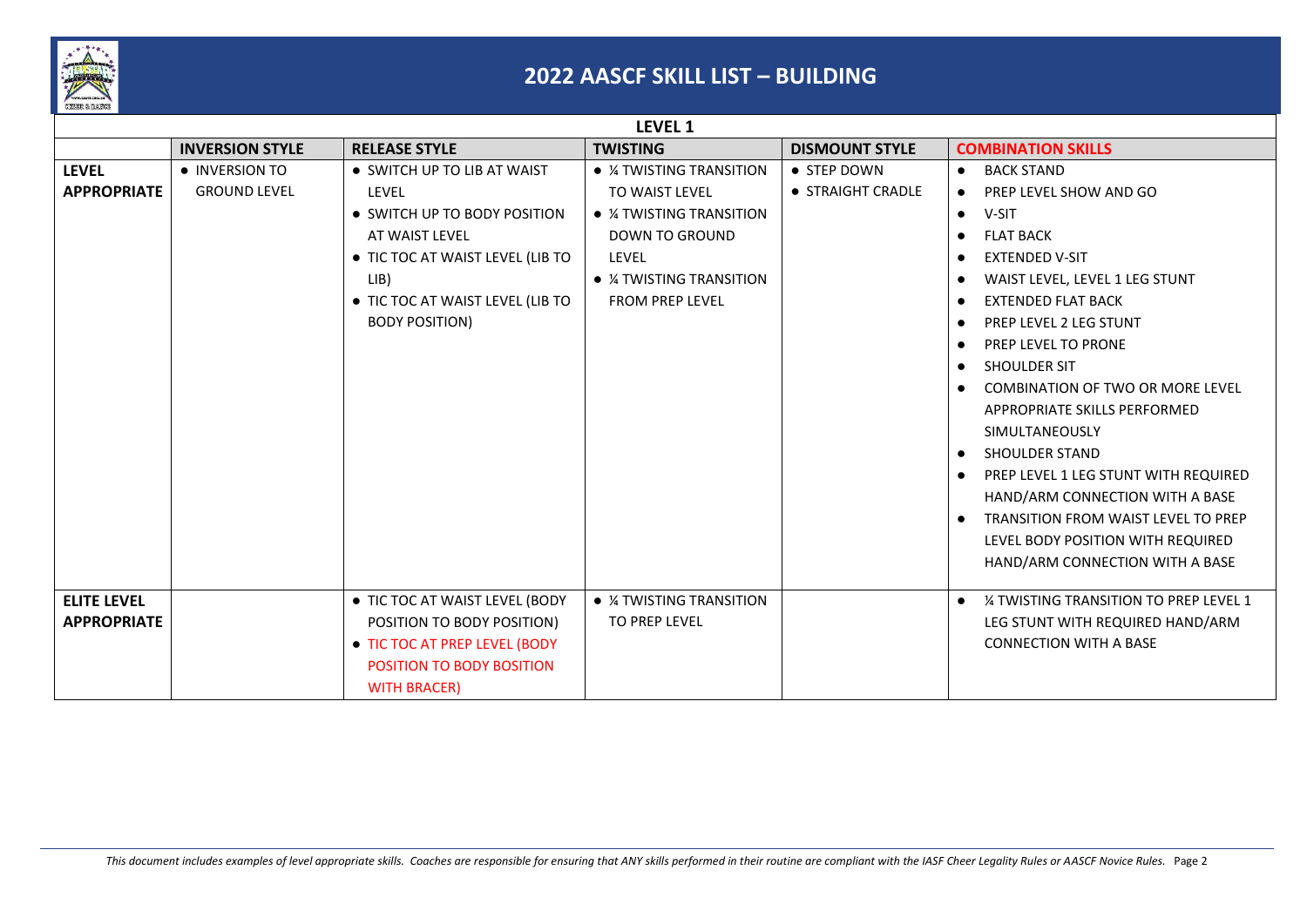

|                    |                         |                                   | LEVEL 2                         |                          |                                              |
|--------------------|-------------------------|-----------------------------------|---------------------------------|--------------------------|----------------------------------------------|
|                    | <b>INVERSION STYLE</b>  | <b>RELEASE STYLE</b>              | <b>TWISTING</b>                 | <b>DISMOUNT STYLE</b>    | <b>COMBINATION SKILLS</b>                    |
| <b>LEVEL</b>       | • INVERSION FROM        | • SWITCH UP TO LIB PREP LEVEL     | • 1/2 TWISTING TRANSITION       | • STRAIGHT CRADLE        | • PRONE                                      |
| <b>APPROPRIATE</b> | <b>GROUND LEVEL TO</b>  | • TIC TOC PREP LEVEL (LIB TO LIB) | TO BELOW PREP LEVEL             | <b>FROM EXTENSION</b>    | • PREP LEVEL 1 LEG STUNT                     |
|                    | <b>BELOW PREP LEVEL</b> | • TIC TOC PREP LEVEL (LIB TO      | $\bullet$ % TWISTING TRANSITION | • STRAIGHT CRADLE        | • EXTENSION                                  |
|                    | • INVERSION FROM        | <b>BODY POSITION)</b>             | TO PREP LEVEL                   | <b>FROM PREP LEVEL</b>   | • LEAP FROG VARIATIONS                       |
|                    | <b>GROUND LEVEL TO</b>  |                                   | $\bullet$ % TWISTING TRANSITION | <b>BODY POSITION</b>     | $\bullet$ % TWIST TO PRONE                   |
|                    | <b>PREP LEVEL</b>       |                                   | TO PREP LEVEL 1 LEG             | $\bullet$ % TWISTING     | • WALK IN PREP LEVEL PRESS EXTENSION         |
|                    |                         |                                   | <b>STUNT</b>                    | <b>DISMOUNT FROM</b>     | • COMBINATION OF TWO OR MORE LEVEL           |
|                    |                         |                                   | $\bullet$ % TWISTING TRANSITION | <b>PREP OR EXTENSION</b> | APPROPRIATE SKILLS PERFORMED                 |
|                    |                         |                                   | TO PREP LEVEL BODY              |                          | SIMULTANEOUSLY                               |
|                    |                         |                                   | <b>POSITION</b>                 |                          |                                              |
|                    |                         |                                   | $\bullet$ % TWISTING TRANSITION |                          |                                              |
|                    |                         |                                   | TO EXTENDED STUNT               |                          |                                              |
|                    |                         |                                   | $\bullet$ LOG ROLL              |                          |                                              |
|                    |                         |                                   |                                 |                          |                                              |
| <b>ELITE LEVEL</b> | • INVERSION FROM        | • TIC TOC PREP LEVEL (BODY        | $\bullet$ % TWISTING TRANSITION |                          | • 1/2 TWISTING INVERSION TO EXTENDED STUNT   |
| <b>APPROPRIATE</b> | <b>GROUND LEVEL TO</b>  | POSITION TO BODY POSITION)        | TO EXTENDED STUNT               |                          | • 1/2 TWISTING INVERSION TO PREP LEVEL 1 LEG |
|                    | <b>EXTENDED STUNT</b>   |                                   |                                 |                          | <b>STUNT</b>                                 |
|                    |                         |                                   |                                 |                          | • 1/2 TWISTING TIC TOC TO PREP LEVEL 1 LEG   |
|                    |                         |                                   |                                 |                          | <b>STUNT</b>                                 |
|                    |                         |                                   |                                 |                          |                                              |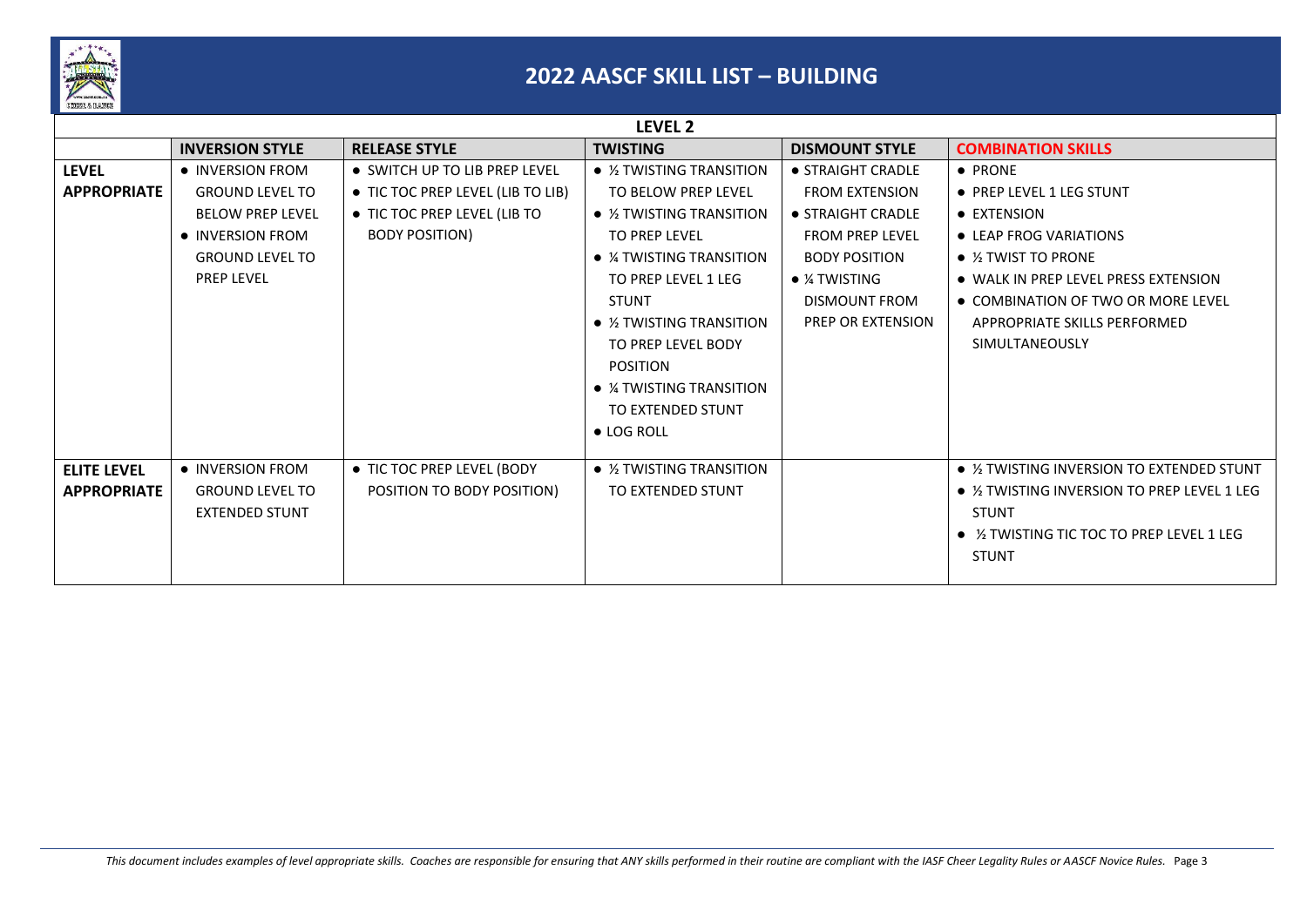

|                                          | LEVEL <sub>3</sub>                                                                                                                        |                                                                                                                                                                                                                                                                               |                                                                                                                                                                                                                                                                                                                                   |                                                                                                                                                                                                                                                                            |                                                                                                                                                                                                                                                                                                                                                                                                  |  |
|------------------------------------------|-------------------------------------------------------------------------------------------------------------------------------------------|-------------------------------------------------------------------------------------------------------------------------------------------------------------------------------------------------------------------------------------------------------------------------------|-----------------------------------------------------------------------------------------------------------------------------------------------------------------------------------------------------------------------------------------------------------------------------------------------------------------------------------|----------------------------------------------------------------------------------------------------------------------------------------------------------------------------------------------------------------------------------------------------------------------------|--------------------------------------------------------------------------------------------------------------------------------------------------------------------------------------------------------------------------------------------------------------------------------------------------------------------------------------------------------------------------------------------------|--|
|                                          | <b>INVERSION STYLE</b>                                                                                                                    | <b>RELEASE STYLE</b><br>(Tic Toc, Switch Up, Ball Up,<br>Straddle Up etc. are examples of<br>releases)                                                                                                                                                                        | <b>TWISTING</b>                                                                                                                                                                                                                                                                                                                   | <b>DISMOUNT STYLE</b>                                                                                                                                                                                                                                                      | <b>COMBINATION SKILLS</b>                                                                                                                                                                                                                                                                                                                                                                        |  |
| <b>LEVEL</b><br><b>APPROPRIATE</b>       | · INVERTED BELOW<br>PREP LEVEL<br>• INVERTED AT<br>PREP LEVEL<br>• DOWNWARD<br><b>INVERSION FROM</b><br><b>BELOW PREP</b><br><b>LEVEL</b> | ● RELEASE TO PREP LEVEL OR<br><b>BELOW</b><br>• SWITCH UP TO PREP LEVEL LIB<br>· BALL UP, STRADDLE UP<br>AND/OR RELEASE TO PREP<br>LEVEL LIB<br>• TIC TOC BELOW PREP LEVEL<br>TO BELOW PREP LEVEL (LIB<br>TO LIB)<br>• TIC TOC BELOW PREP LEVEL<br>TO PREP LEVEL (LIB TO LIB) | ● FULL UP BELOW PREP<br>LEVEL<br>• FULL UP PREP LEVEL STUNT<br>• <i>1</i> ⁄4 TWISTING TRANSITION<br>TO EXTENDED 1 LEG STUNT<br>● FULL UP PREP LEVEL 1 LEG<br><b>STUNT</b><br>• PREP LEVEL FULL TWISTING<br><b>TRANSITION TO PREP LEVEL</b><br>1 LEG STUNT                                                                         | • STRAIGHT CRADLE FROM<br><b>EXTENDED 1 LEG STUNT</b><br>● FULL DOWN FROM PREP<br>• % TWISTING DISMOUNT<br><b>FROM EXTENDED 1 LEG</b><br>• FULL TWISTING<br><b>DISMOUNT FROM</b><br><b>EXTENSION</b><br>• SINGLE SKILL CRADLE<br><b>FROM 2 LEG STUNT</b><br>(NON-TWISTING) | • FULL TWIST TO PRONE FROM PREP LEVEL<br>• EXTENDED 1 LEG STUNT<br>• SUSPENDED FRONT FLIP<br>· SPECIALTY SUSPENDED FRONT FLIP (NON-<br>TWISTING)<br>• SUSPENDED TWISTING FRONT FLIP<br>• TOSS HANDS<br>• SINGLE BASED 1 LEG EXTENDED STUNTS<br>• TOSS HANDS PAUSE PRESS EXTENSION<br>• WALK IN EXTENSION<br>• COMBINATION OF TWO OR MORE LEVEL<br>APPROPRIATE SKILLS PERFORMED<br>SIMULTANEOUSLY |  |
| <b>ELITE LEVEL</b><br><b>APPROPRIATE</b> | • INVERSION TO<br><b>EXTENDED 1 LEG</b><br><b>STUNT</b>                                                                                   | • TIC TOC PREP LEVEL 1 LEG<br>STUNT TO EXTENDED BODY<br><b>POSITION</b><br>• RELEASE FROM WAIST LEVEL<br>OR BELOW TO PREP LEVEL<br><b>BODY POSITION</b>                                                                                                                       | ● FULL UP TO PREP LEVEL<br><b>BODY POSITION</b><br>● FULL UP TO EXTENDED 2<br><b>LEG STUNT</b><br>$\bullet$ % TWISTING TRANSITION<br>TO EXTENDED 1 LEG STUNT<br>• PREP LEVEL FULL TWISTING<br><b>TRANSITION TO PREP LEVEL</b><br><b>BODY POSITION</b><br>• EXTENDED FULL TWISTING<br><b>TRANSITION TO EXTENDED</b><br>2 LEG STUNT |                                                                                                                                                                                                                                                                            | • FULL TWISTING INVERSION TO EXTENDED<br><b>STUNT</b><br>• 1/2 TWISTING INVERSION TO EXTENDED 1 LEG<br><b>STUNT</b><br>· FULL TWISTING TIC TOC AT PREP LEVEL (1 LEG<br>STUNT TO BODY POSITION)                                                                                                                                                                                                   |  |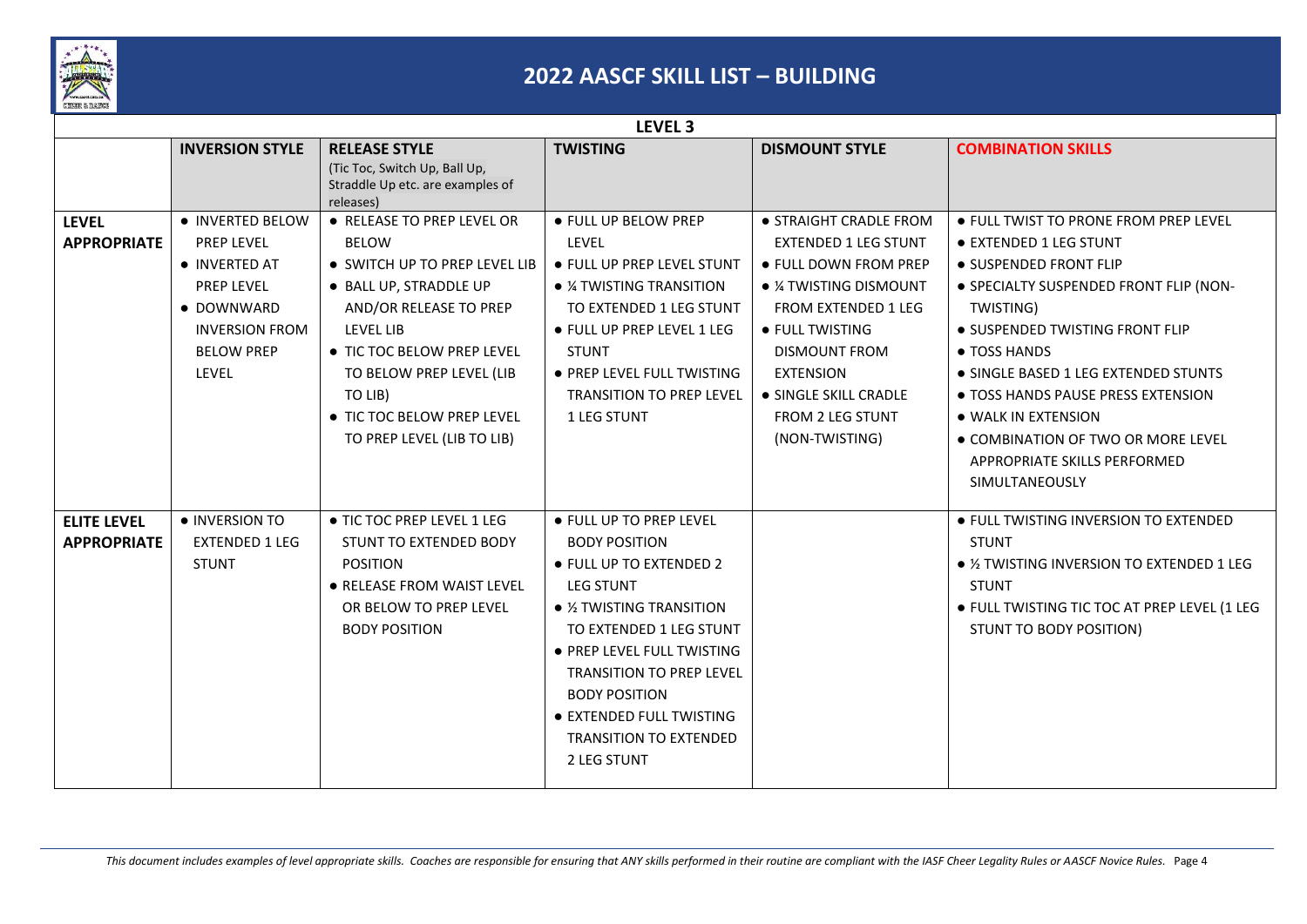

|                                          | LEVEL <sub>4</sub>                                                                                                                                                                                                           |                                                                                                                                                                                                                                                                                          |                                                                                                                                                                                                                                                                                                      |                                                                                                                                                                                                                             |                                                                                                                                                                                                                                                                                                                           |  |
|------------------------------------------|------------------------------------------------------------------------------------------------------------------------------------------------------------------------------------------------------------------------------|------------------------------------------------------------------------------------------------------------------------------------------------------------------------------------------------------------------------------------------------------------------------------------------|------------------------------------------------------------------------------------------------------------------------------------------------------------------------------------------------------------------------------------------------------------------------------------------------------|-----------------------------------------------------------------------------------------------------------------------------------------------------------------------------------------------------------------------------|---------------------------------------------------------------------------------------------------------------------------------------------------------------------------------------------------------------------------------------------------------------------------------------------------------------------------|--|
|                                          | <b>INVERSION STYLE</b>                                                                                                                                                                                                       | <b>RELEASE STYLE</b>                                                                                                                                                                                                                                                                     | <b>TWISTING</b>                                                                                                                                                                                                                                                                                      | <b>DISMOUNT STYLE</b>                                                                                                                                                                                                       | <b>COMBINATION SKILLS</b>                                                                                                                                                                                                                                                                                                 |  |
|                                          |                                                                                                                                                                                                                              | (Tic Toc, Switch Up, Ball Up, Straddle<br>Up etc. are examples of releases)                                                                                                                                                                                                              |                                                                                                                                                                                                                                                                                                      |                                                                                                                                                                                                                             |                                                                                                                                                                                                                                                                                                                           |  |
| <b>LEVEL</b><br><b>APPROPRIATE</b>       | · RELEASED INVERSION<br>TO PREP LEVEL OR<br><b>BELOW</b><br>• RELEASED INVERSION<br>AT PREP LEVEL TO<br><b>PREP LEVEL</b><br>• DOWNWARD<br><b>INVERSION FROM</b><br><b>PREP LEVEL</b><br>• EXTENDED INVERTED<br><b>STUNT</b> | • SWITCH UP TO EXTENDED 1 LEG<br><b>STUNT</b><br>• RELEASE TO EXTENDED STUNT<br>• TIC TOC LIB TO LIB (HIGH TO<br>LOW)<br>• HELICOPTER RELEASE MOVES<br>• RELEASE TO EXTENDED LIB<br>• SWITCH UP TO EXTENDED BODY<br><b>POSITION</b><br>• FULL TWISTING RELEASE TO<br>PREP LEVEL OR BELOW | $\bullet$ 1 $\frac{1}{2}$ TWISTING<br><b>TRANSITION TO BELOW</b><br>PREP LEVEL<br>$\bullet$ 1 % TWISTING<br><b>TRANSITION TO PREP</b><br>LEVEL<br>$\bullet$ 1 % TWISTING<br><b>TRANSITION TO PREP</b><br>LEVEL 1 LEG STUNT                                                                           | • KICK FULL TWISTING<br><b>DISMOUNT</b><br>$\bullet$ 2-2 % TWISTING<br><b>DISMOUNT FROM</b><br><b>PREP 2 LEG STUNT</b><br>$\bullet$ 1-1 % DISMOUNT<br><b>FROM 1 LEG STUNT</b><br>• UP TO 2 SKILLS<br>DISMOUNTS TO<br>CRADLE | • TOSS EXTENSION<br>• TOSS 1 LEG EXTENDED STUNT<br>• COMBINATION OF TWO OR MORE LEVEL<br>APPROPRIATE SKILLS PERFORMED<br>SIMULTANEOUSLY                                                                                                                                                                                   |  |
|                                          |                                                                                                                                                                                                                              | • RELEASE FROM PREP LEVEL TO<br><b>PREP LEVEL</b>                                                                                                                                                                                                                                        |                                                                                                                                                                                                                                                                                                      |                                                                                                                                                                                                                             |                                                                                                                                                                                                                                                                                                                           |  |
| <b>ELITE LEVEL</b><br><b>APPROPRIATE</b> | · RELEASED INVERSION<br><b>FROM PREP LEVEL OR</b><br><b>BELOW TO EXTENDED</b><br><b>STUNT</b>                                                                                                                                | • TIC TOC EXTENDED BODY<br>POSITION TO PREP LEVEL OR<br><b>BELOW BODY POSITION (HIGH</b><br>TO LOW)<br>• RELEASE TO EXTENDED BODY<br>POSITION (NOT INCLUDING<br>SWITCH UP)                                                                                                               | $\bullet$ 1 $\frac{1}{2}$ TWISTING<br><b>TRANSITION TO PREP</b><br>LEVEL BODY POSITION<br>$\bullet$ 1 $\frac{1}{2}$ UP TO EXTENDED<br><b>STUNT</b><br>$\bullet$ 1-1 $\frac{1}{2}$ UP TO EXTENDED<br>ONE LEG STUNT<br>• EXTENDED FULL<br><b>TWISTING TRANSITION TO</b><br><b>EXTENDED 1 LEG STUNT</b> | $\bullet$ 2-2 $\%$ TWISTING<br><b>DISMOUNT FROM</b><br><b>EXTENDED 2 LEG</b><br><b>STUNT</b>                                                                                                                                | · FULL TWISTING INVERSION TO EXTENDED<br><b>STUNT</b><br>• FULL TWISTING RELEASE UP TO PREP LEVEL<br><b>BODY POSITION</b><br>● 1 ½ TWISTING RELEASE UP TO PREP LEVEL 1<br><b>LEG STUNT</b><br>● FULL TWISTING TIC TOC RELEASE TO PREP<br>LEVEL 1 LEG STUNT<br>• UNASSISTED COED STYLE TOSS EXTENDED 1<br><b>ARM STUNT</b> |  |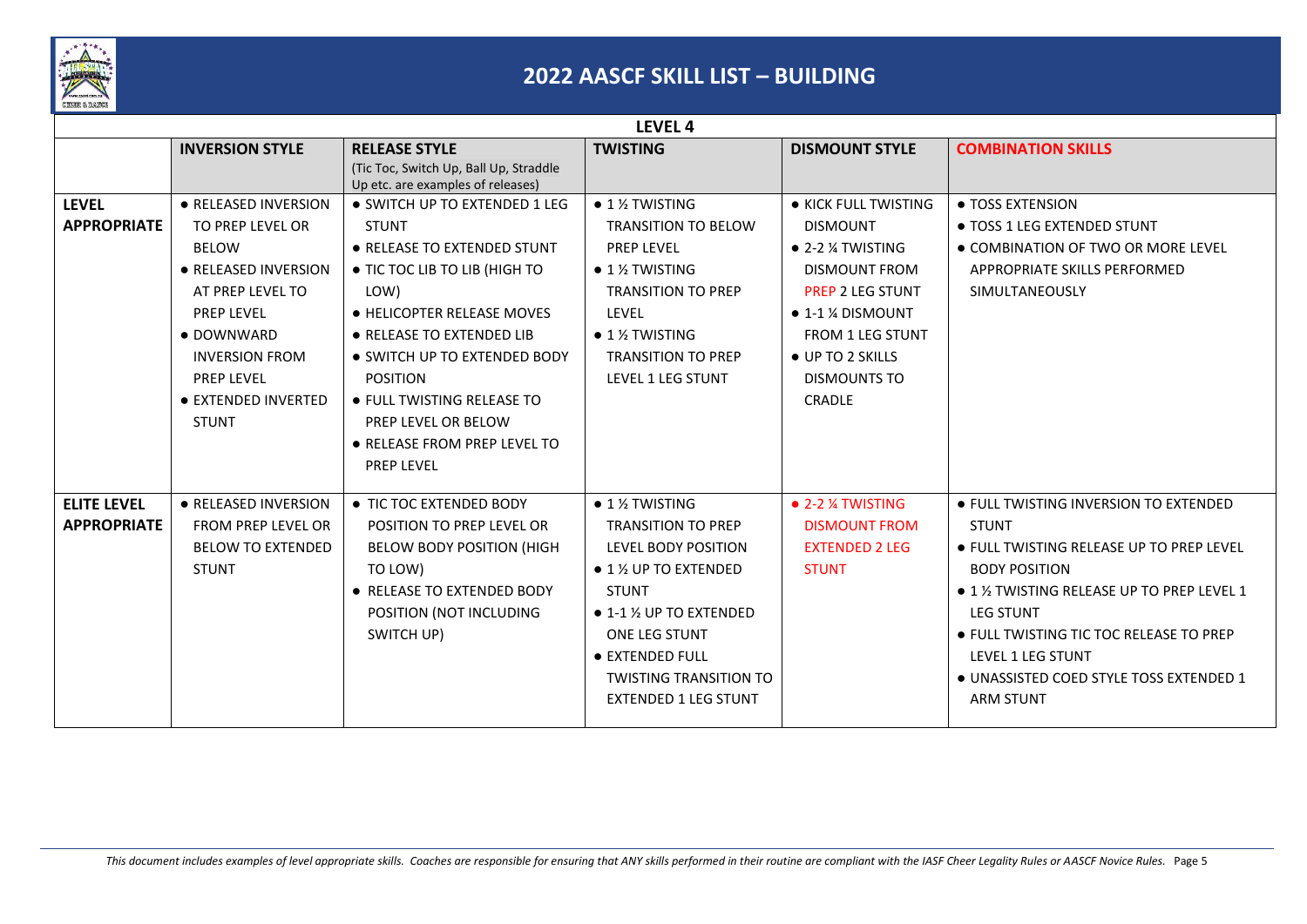

| LEVEL 5                                              |  |  |  |  |  |  |
|------------------------------------------------------|--|--|--|--|--|--|
|                                                      |  |  |  |  |  |  |
|                                                      |  |  |  |  |  |  |
|                                                      |  |  |  |  |  |  |
| • TOSS 1/4-34 TWIST TO EXTENDED 2 LEG STUNT          |  |  |  |  |  |  |
| • TOSS FULL TWIST EXTENDED STUNT                     |  |  |  |  |  |  |
| • COMBINATION OF TWO OR MORE LEVEL                   |  |  |  |  |  |  |
|                                                      |  |  |  |  |  |  |
|                                                      |  |  |  |  |  |  |
|                                                      |  |  |  |  |  |  |
|                                                      |  |  |  |  |  |  |
|                                                      |  |  |  |  |  |  |
| $\bullet$ % - 2 % TWISTING TIC TOC TO EXTENDED 1 LEG |  |  |  |  |  |  |
|                                                      |  |  |  |  |  |  |
| • UNASSISTED COED STYLE TOSS EXTENDED 1              |  |  |  |  |  |  |
|                                                      |  |  |  |  |  |  |
| • UNASSISTED COED STYLE TOSS FULL TWIST TO           |  |  |  |  |  |  |
|                                                      |  |  |  |  |  |  |
|                                                      |  |  |  |  |  |  |
|                                                      |  |  |  |  |  |  |
|                                                      |  |  |  |  |  |  |
|                                                      |  |  |  |  |  |  |

\* Please note, in levels 5, 6 & 7 some of the Elite skills can also be performed legally in the level(s) below. This has been done to allow a reasonable number of Elite skill options for these levels.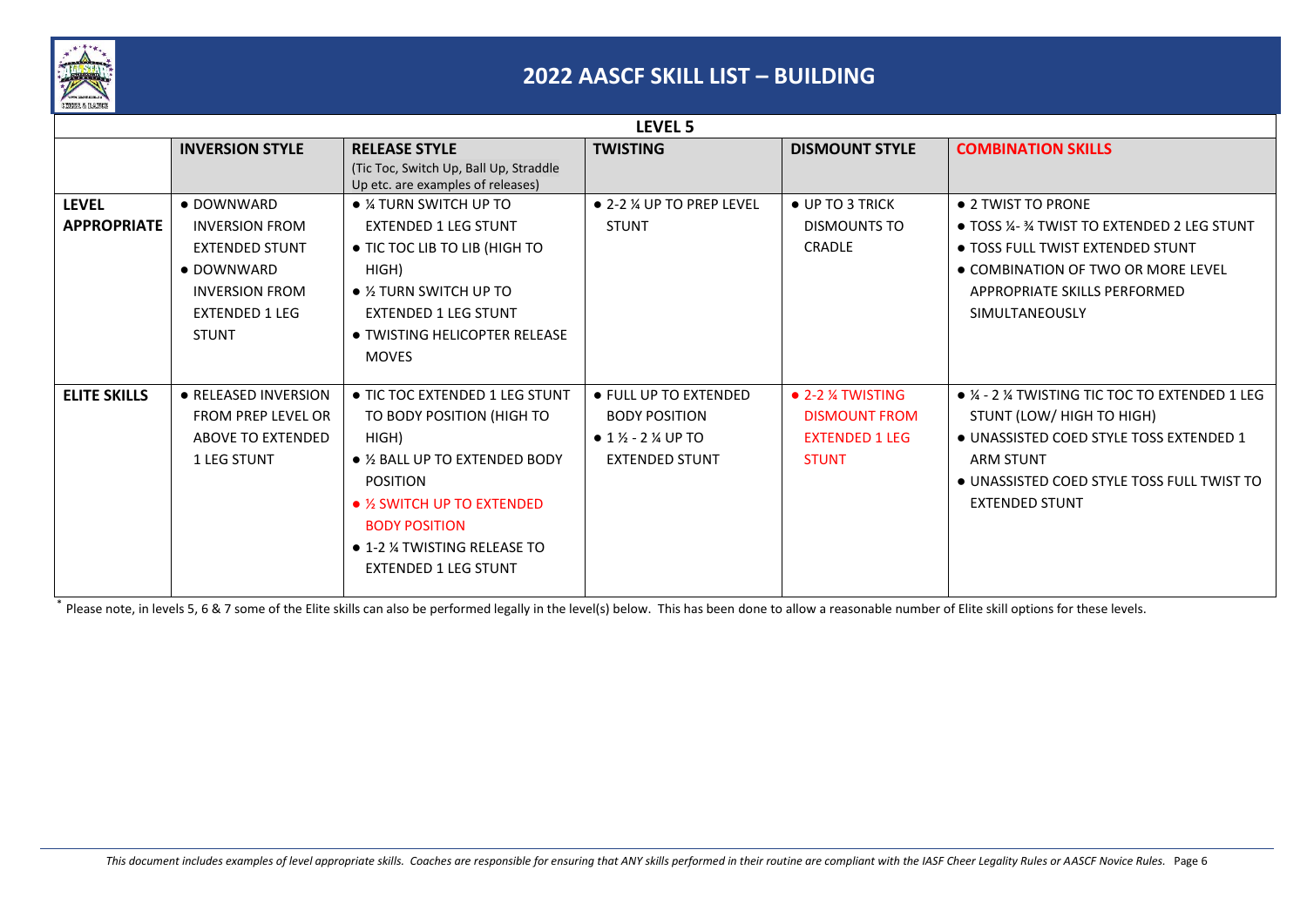

|                                    |                                                                                                                                                                                                                      |                                                                                                                                                                                                                                                                                                                                                                                      | LEVEL 6                                                                                                                                                                                                                                                                                                              |                                                                                                                                                                                                                                          |                                                                                                                                                                                                                                                                                                                                                                                                                             |
|------------------------------------|----------------------------------------------------------------------------------------------------------------------------------------------------------------------------------------------------------------------|--------------------------------------------------------------------------------------------------------------------------------------------------------------------------------------------------------------------------------------------------------------------------------------------------------------------------------------------------------------------------------------|----------------------------------------------------------------------------------------------------------------------------------------------------------------------------------------------------------------------------------------------------------------------------------------------------------------------|------------------------------------------------------------------------------------------------------------------------------------------------------------------------------------------------------------------------------------------|-----------------------------------------------------------------------------------------------------------------------------------------------------------------------------------------------------------------------------------------------------------------------------------------------------------------------------------------------------------------------------------------------------------------------------|
|                                    | <b>INVERSION STYLE</b>                                                                                                                                                                                               | <b>RELEASE STYLE</b>                                                                                                                                                                                                                                                                                                                                                                 | <b>TWISTING</b>                                                                                                                                                                                                                                                                                                      | <b>DISMOUNT STYLE</b>                                                                                                                                                                                                                    | <b>COMBINATION SKILLS</b>                                                                                                                                                                                                                                                                                                                                                                                                   |
|                                    |                                                                                                                                                                                                                      | (Tic Toc, Switch Up, Ball Up, Straddle Up etc.<br>are examples of releases)                                                                                                                                                                                                                                                                                                          |                                                                                                                                                                                                                                                                                                                      |                                                                                                                                                                                                                                          |                                                                                                                                                                                                                                                                                                                                                                                                                             |
| <b>LEVEL</b><br><b>APPROPRIATE</b> | · DOWNWARD<br><b>INVERSION FROM</b><br><b>EXTENDED STUNT</b><br>• DOWNWARD<br><b>INVERSION FROM</b><br><b>EXTENDED 1 LEG</b><br><b>STUNT</b>                                                                         | • % TURN SWITCH UP TO EXTENDED 1<br><b>LEG STUNT</b><br>• TIC TOC LIB TO LIB (HIGH TO HIGH)<br>• 1/2 TURN SWITCH UP TO EXTENDED 1<br><b>LEG STUNT</b><br>• TIC TOC LIB TO BODY POSITION (HIGH<br>TO HIGH)<br><b>• TWISTING HELICOPTER RELEASE</b><br><b>MOVES</b><br>• SWITCH UP FULL TWIST TO EXTENDED<br>1 LEG STUNT<br>• 1/2 TWISTING BALL UP TO EXTENDED<br><b>BODY POSITION</b> | $\bullet$ 2-2 $\%$ UP TO PREP<br><b>LEVEL STUNT</b><br>$\bullet$ 1 $\frac{3}{4}$ -2 $\frac{1}{4}$ UP TO<br><b>EXTENDED STUNT</b><br>$\bullet$ 1 $\frac{3}{4}$ -2 $\frac{1}{4}$ UP TO<br><b>EXTENDED 1 LEG</b><br><b>STUNT</b><br>$\bullet$ 1 $\frac{3}{4}$ - 2 $\frac{1}{4}$<br><b>TWISTING</b><br><b>TRANSITION</b> | • KICK DOUBLE<br><b>TWISTING DISMOUNT</b><br>$\bullet$ 2-2 % TWISTING<br><b>DISMOUNT FROM 1</b><br><b>LEG STUNT</b><br>• DISMOUNTS FROM<br><b>INVERSION WITH 1/2</b><br><b>TWIST</b><br>• UP TO 3 TRICK<br><b>DISMOUNTS TO</b><br>CRADLE | ● 2 TWIST TO PRONE<br>• TOSS 1/4-34 TWIST TO EXTENDED STUNT<br>• TOSS FULL TWIST EXTENDED STUNT<br>• ¼ - ¾ TWISTING TIC TOC TO EXTENDED 1 LEG<br><b>STUNT</b><br>• FULL TWISTING TIC TOC TO EXTENDED 1 LEG<br>STUNT (LOW TO HIGH)<br>• COMBINATION OF TWO OR MORE LEVEL<br>APPROPRIATE SKILLS PERFORMED<br>SIMULTANEOUSLY                                                                                                   |
| <b>ELITE SKILLS</b>                | • RELEASED<br><b>INVERSION FROM</b><br>PREP LEVEL OR<br>ABOVE TO<br><b>EXTENDED BODY</b><br><b>POSITION</b><br>• BACKWARDS FREE<br><b>FLIPPING FROM</b><br><b>GROUND LEVEL TO</b><br>PREP LEVEL OR<br>ABOVE (REWIND) | • TIC TOC BODY POSITION TO BODY<br>POSITION (HIGH TO HIGH)<br>• FULL TWISTING RELEASE TO EXTENDED<br><b>BODY POSITION</b><br>$\bullet$ 1 $\%$ - 2 $\%$ TWISTING RELEASE TO<br><b>EXTENDED 1 LEG STUNT</b>                                                                                                                                                                            | $\bullet$ 1 $\frac{1}{2}$ - 1 $\frac{3}{4}$ UP TO<br><b>EXTENDED BODY</b><br><b>POSITION</b><br>$\bullet$ 2-2 $\frac{1}{4}$ TO<br><b>EXTENDED 1 LEG</b><br><b>STUNT</b>                                                                                                                                              | • KICK DOUBLE<br><b>TWISTING DISMOUNT</b>                                                                                                                                                                                                | • 1/2 TWISTING RELEASED INVERSION TO EXTENDED<br><b>STUNT</b><br>• TOSS FRONT HANDSPRING 1/2 UP RELEASE TO<br><b>EXTENDED STUNT</b><br>• COED STYLE TOSS FRONT HANDSPRING RELEASE<br>1/2 TWIST TO EXTENDED STUNT<br>• FULL TWISTING TIC TOC TO EXTENDED 1 LEG<br>STUNT (HIGH TO HIGH)<br>• UNASSISTED COED STYLE TOSS EXTENDED 1 ARM<br><b>STUNT</b><br>• UNASSISTED COED STYLE TOSS FULL TWIST TO<br><b>EXTENDED STUNT</b> |

\* Please note, all Level 5 & 6 skills will be considered Level Appropriate due to the minimal differences in the skills allowed between these levels. In levels 5, 6 & 7 some of the Elite skills can also be performed legally in the level(s) below. This has been done to allow a reasonable number of Elite skill options for these levels.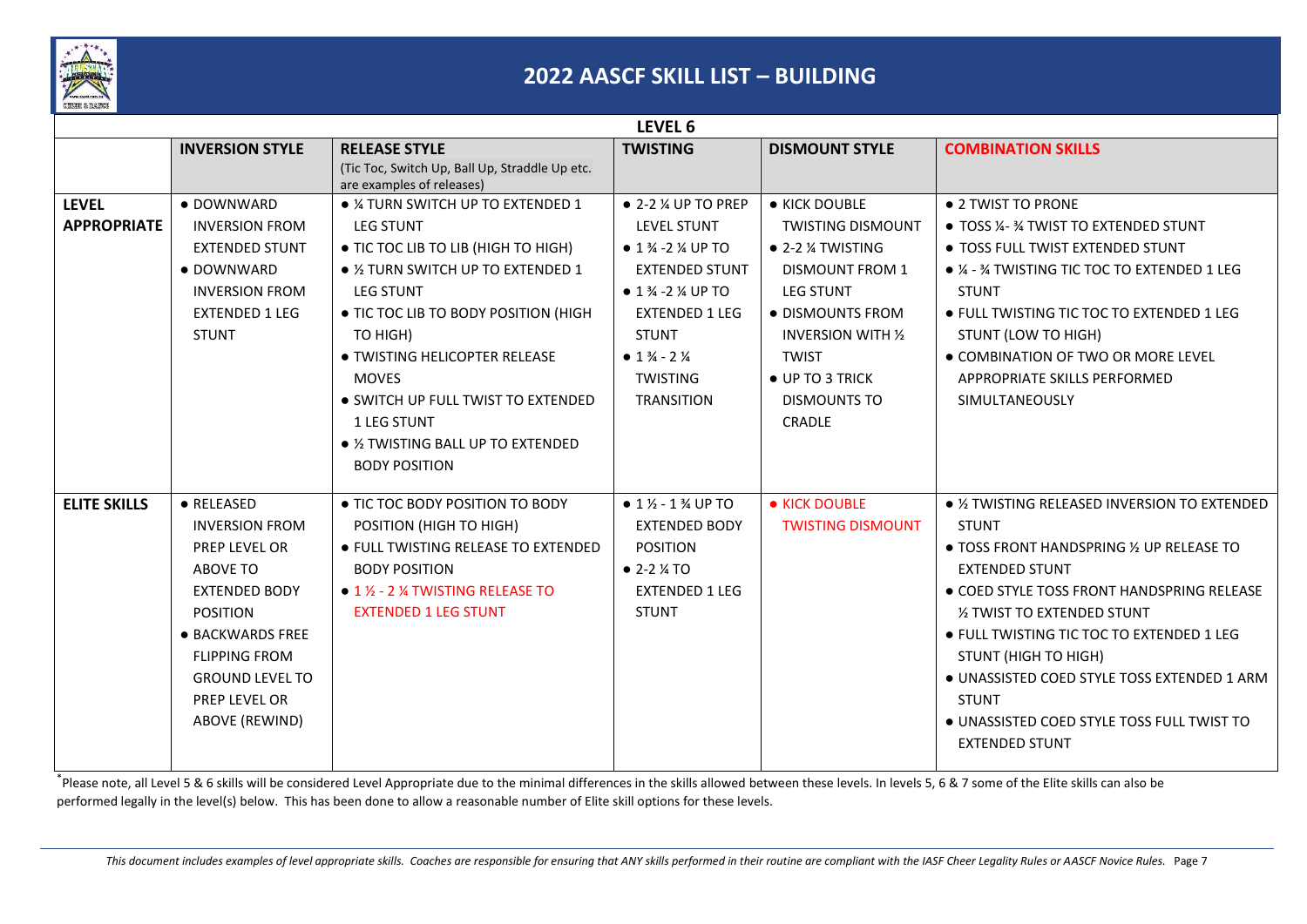

|                                                                                                                                                                                                                                                                                     |                                                                                                                                                                                                                                                                                |                                                                                                                                                                                                                                                                                   | LEVEL <sub>7</sub>                                                                                                                                                                                                                             |                                                                                                                                                                                                               |                                                                                                                                                                                                                                                                                                                                                                                                                                     |
|-------------------------------------------------------------------------------------------------------------------------------------------------------------------------------------------------------------------------------------------------------------------------------------|--------------------------------------------------------------------------------------------------------------------------------------------------------------------------------------------------------------------------------------------------------------------------------|-----------------------------------------------------------------------------------------------------------------------------------------------------------------------------------------------------------------------------------------------------------------------------------|------------------------------------------------------------------------------------------------------------------------------------------------------------------------------------------------------------------------------------------------|---------------------------------------------------------------------------------------------------------------------------------------------------------------------------------------------------------------|-------------------------------------------------------------------------------------------------------------------------------------------------------------------------------------------------------------------------------------------------------------------------------------------------------------------------------------------------------------------------------------------------------------------------------------|
|                                                                                                                                                                                                                                                                                     | <b>INVERSION STYLE</b>                                                                                                                                                                                                                                                         | <b>RELEASE STYLE</b><br>(Tic Toc, Switch Up, Ball Up,<br>Straddle Up etc. are examples<br>of releases)                                                                                                                                                                            | <b>TWISTING</b>                                                                                                                                                                                                                                | <b>DISMOUNT STYLE</b>                                                                                                                                                                                         | <b>COMBINATION SKILLS</b>                                                                                                                                                                                                                                                                                                                                                                                                           |
| <b>LEVEL</b><br><b>APPROPRIATE</b><br>(Skills exclusive to<br>level 7 are listed<br>here. All Level 5,<br>6 & 7 skills will be<br>considered Level<br>Appropriate for<br>scoring purposes<br>(at least 2<br>different Level 7<br>skills are required<br>to score in High<br>range). | • TOE OR LEG PITCH TYPE TOSS<br><b>INTO FREE FLIPPING SKILL</b><br>• FREE FLIPPING TRANSITIONS<br>ORIGINATING FROM PREP LEVEL<br>· DOWNWARD INVERSION FROM<br>ABOVE PREP LEVEL TO GROUND<br>• SIDE-SOMI TO STUNT<br>• FRONT FREE FLIPPING FROM<br><b>GROUND LEVEL TO STUNT</b> | • COED STYLE TOSS TO NEW<br>BASE(S)<br>● HELICOPTER RELEASE<br><b>MOVES WITH 2 BASES</b><br>• RELEASE FROM PREP LEVEL<br>OR BELOW TO INVERTED<br>PREP LEVEL STUNT                                                                                                                 | • FLIPPING WITH<br><b>TWISTING FROM</b><br><b>GROUND LEVEL TO</b><br><b>STUNT</b>                                                                                                                                                              | ● FRONT FREE FLIPPING<br><b>TO GROUND LEVEL</b><br>• FREE FLIPPING FROM<br><b>PREP LEVEL OR</b><br><b>BELOW TO CRADLE</b><br>• FREE FLIPPING WITH<br><b>TWISTING FROM PREP</b><br>LEVEL OR BELOW TO<br>CRADLE | • BACK HANDSPRING 1-2 % UP TO EXTENDED<br><b>STUNT</b><br>• BACK HANDSPRING REWIND TO EXTENDED<br><b>STUNT</b>                                                                                                                                                                                                                                                                                                                      |
| <b>ELITE SKILLS</b>                                                                                                                                                                                                                                                                 | • FLIPPING FROM GROUND LEVEL<br>TO EXTENDED SINGLE LEG<br>AND/OR SINGLE ARM STUNT<br>• RELEASED INVERSION FROM<br>PREP LEVEL OR ABOVE TO<br><b>EXTENDED BODY POSITION</b><br>• GROUND LEVEL HANDSTAND<br>RELEASED TO HAND IN HAND                                              | • TIC TOC BODY POSITION TO<br><b>BODY POSITION (HIGH TO</b><br>HIGH)<br>• FULL TWISTING RELEASE<br>TO EXTENDED BODY<br><b>POSITION</b><br>$\bullet$ 1 $\frac{1}{2}$ -2 $\frac{1}{4}$ BALL UP, TIC TOC<br>RELEASE AND/OR OTHER<br><b>RELEASE TO EXTENDED 1</b><br><b>LEG STUNT</b> | • FLIPPING WITH<br><b>TWISTING FROM</b><br><b>GROUND LEVEL TO</b><br><b>EXTENDED 1 LEG STUNT</b><br>• $1\frac{1}{2}$ - $1\frac{3}{4}$ UP TO<br><b>EXTENDED BODY</b><br><b>POSITION</b><br>$\bullet$ 2-2 $\%$ TO EXTENDED 1<br><b>LEG STUNT</b> | • KICK DOUBLE<br><b>TWISTING</b><br><b>DISMOUNT</b>                                                                                                                                                           | • BACKHANDSPRING FULL UP TO EXTENDED STUNT<br>$\bullet$ TOSS FRONT HANDSPRING $\frac{1}{2}$ -1 $\frac{1}{2}$ UP TO<br><b>EXTENDED STUNT</b><br>• COED STYLE TOSS FRONT HANDSPRING RELEASE<br>1/2 TWIST TO EXTENDED STUNT<br>● FULL TWISTING TIC TOC TO EXTENDED 1 LEG<br>STUNT (HIGH TO HIGH)<br>· UNASSISTED COED STYLE TOSS EXTENDED 1 ARM<br><b>STUNT</b><br>• UNASSISTED COED STYLE TOSS FULL TWIST TO<br><b>EXTENDED STUNT</b> |

\*Please note, all Level 6 & 7 as well as the Elite Skills on this list will be considered Level Appropriate due to the minimal differences in the skills allowed between these levels. In levels 5, 6 & 7 some of the Elite skills can also be performed legally in the level(s) below. This has been done to allow a reasonable number of Elite skill options for these levels.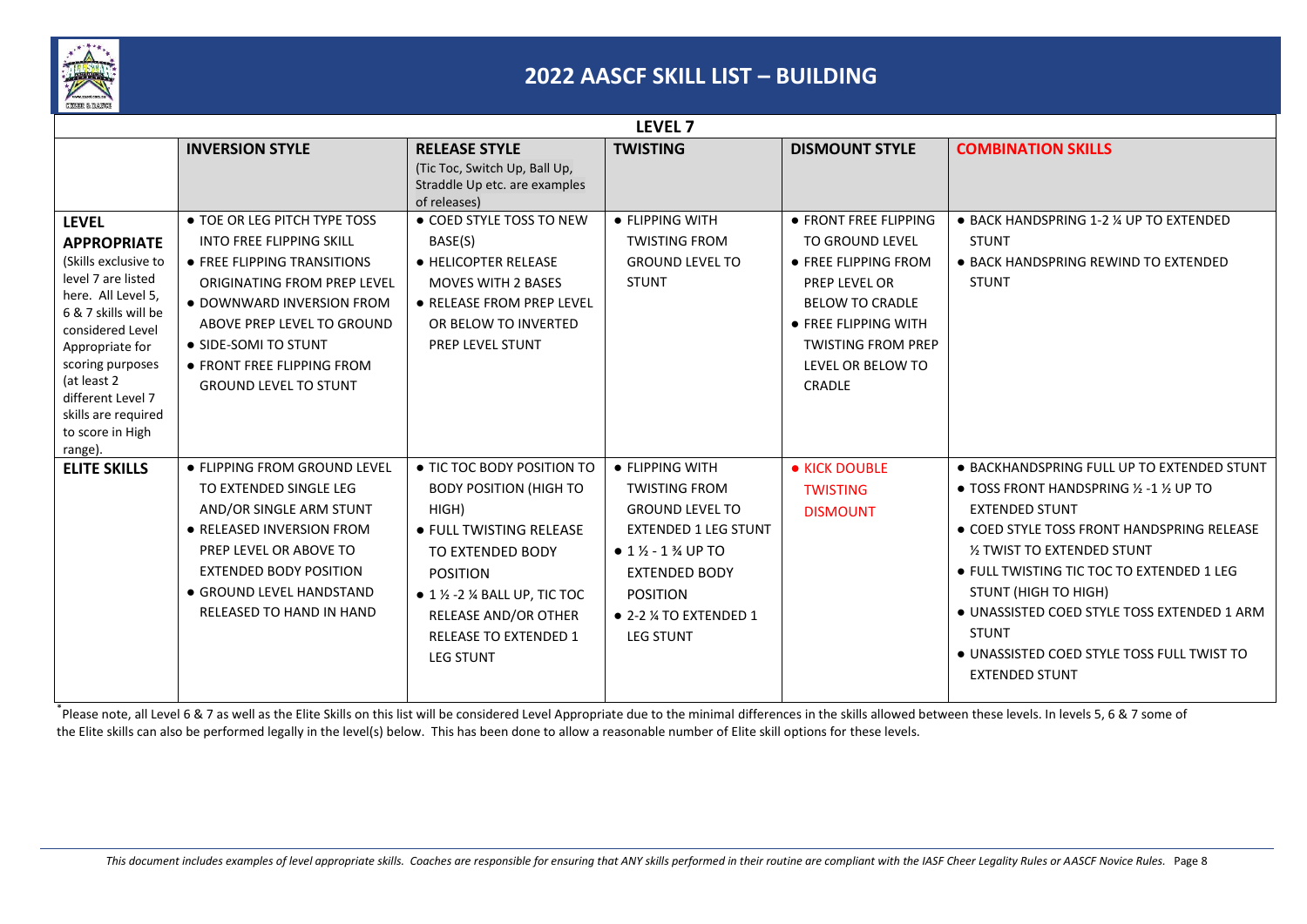

| <b>NOVICE</b>                                                                      |                                                                    |  |  |  |  |
|------------------------------------------------------------------------------------|--------------------------------------------------------------------|--|--|--|--|
| <b>STANDING TUMBLING SKILLS</b>                                                    | <b>RUNNING TUMBLING SKILLS</b>                                     |  |  |  |  |
| FORWARD ROLL; STRADDLE ROLL; HANDSTAND; HANDSTAND FORWARD ROLL;                    | CARTWHEEL; FRONT WALKOVER (SINGLE); ROUNDOFF;                      |  |  |  |  |
| FRONT LIMBER; CARTWHEEL; BACKWARD ROLL;                                            | FORWARD ROLL CARTWHEEL ROUNDOFF;                                   |  |  |  |  |
| BACK EXTENSION ROLL; PUSH UP TO BRIDGE; STANDING TO BRIDGE;                        | HANDSTAND FORWARD ROLL CARTWHEEL ROUNDOFF                          |  |  |  |  |
| BRIDGE KICKOVER; FRONT WALKOVER (SINGLE); BACK WALKOVER (SINGLE)                   | Note: Front Walkovers are illegal in Tiny & Mini Novice divisions. |  |  |  |  |
| Note: Front Walkover and Backwalkover are illegal in Tiny & Mini Novice divisions. |                                                                    |  |  |  |  |

| <b>LEVEL 1</b>                                                  |                                                                     |  |  |  |  |
|-----------------------------------------------------------------|---------------------------------------------------------------------|--|--|--|--|
| <b>STANDING TUMBLING SKILLS</b>                                 | <b>RUNNING TUMBLING SKILLS</b>                                      |  |  |  |  |
| FORWARD ROLL; STRADDLE ROLL; HANDSTAND; HANDSTAND FORWARD ROLL; | CARTWHEEL; FRONT WALKOVER; ROUND OFF; CARTWHEEL BACKWALKOVER; FRONT |  |  |  |  |
| FRONT LIMBER; CARTWHEEL; BACKWARD ROLL;                         | WALKOVER TO CARTWHEEL/ROUNDOFF; CARTWHEEL 1/2 TURN FRONT WALKOVER;  |  |  |  |  |
| BACK EXTENSION ROLL; PUSH UP TO BRIDGE; STANDING TO BRIDGE;     | CONNECTED SKILLS CARTWHEEL/BACKWALKOVER                             |  |  |  |  |
| BRIDGE KICKOVER; FRONT WALKOVER; BACK WALKOVER                  |                                                                     |  |  |  |  |

| <b>LEVEL 2</b>                                      |                                                                      |  |  |  |
|-----------------------------------------------------|----------------------------------------------------------------------|--|--|--|
| <b>STANDING TUMBLING SKILLS</b>                     | <b>RUNNING TUMBLING SKILLS</b>                                       |  |  |  |
| STANDING BACK HANDSPRING; BACK HANDSPRING STEP OUT; | CARTWHEEL BACKHANDSPRING; ROUNDOFF BACKHANDSPRING; ROUND OFF         |  |  |  |
| BACK EXTENSION ROLL BACK HANDSPRING;                | BACKHANDSPRING STEP OUT; ROUND OFF BACK HANDSPRING SERIES; FRONT     |  |  |  |
| BACK WALKOVER BACK HANDSPRING                       | WALKOVER TO ROUND OFF BACK HANDSPRING SERIES;                        |  |  |  |
|                                                     | FRONT HANDSPRING; FLY HANDSPRING; FORWARD WALKOVER FRONT HANDSPRING; |  |  |  |
|                                                     | FRONT HANDSPRING ROUNDOFF BACK HANDSPRING                            |  |  |  |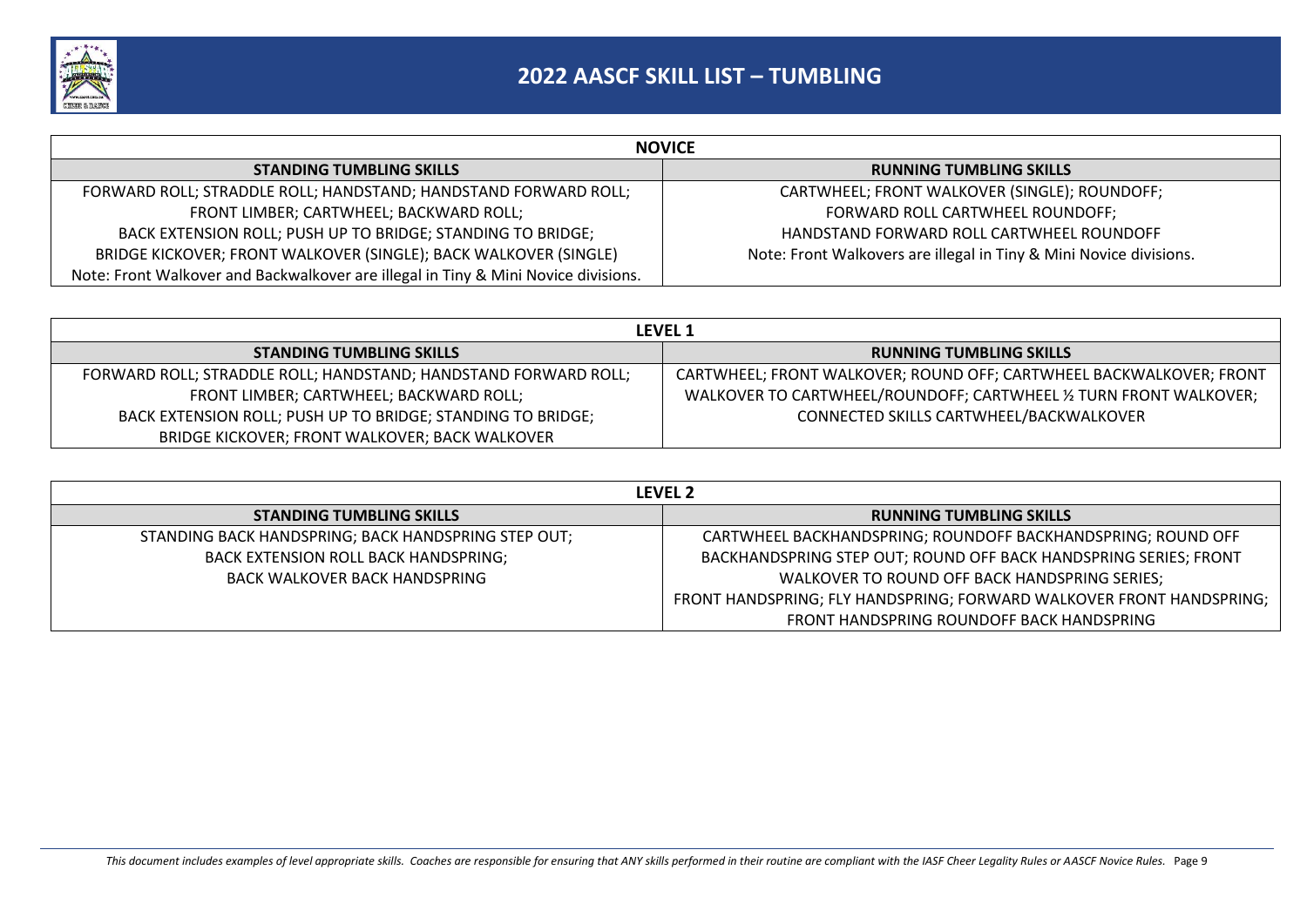

| <b>LEVEL 3</b>                                      |                                                             |  |  |  |  |
|-----------------------------------------------------|-------------------------------------------------------------|--|--|--|--|
| <b>STANDING TUMBLING SKILLS</b>                     | <b>RUNNING TUMBLING SKILLS</b>                              |  |  |  |  |
| BACK HANDSPRING SERIES; JUMP TO BACK HANDSPRING;    | AERIAL CARTWHEEL; PUNCH FRONT; ROUND OFF TUCK;              |  |  |  |  |
| JUMP TO BACK HANDSPRING SERIES;                     | ROUND OFF BACK HANDSPRING BACK TUCK;                        |  |  |  |  |
| BACK HANDSPRING SERIES JUMP BACK HANDSPRING SERIES; | ROUND OFF BACK HANDSPRING SERIES TO BACK TUCK;              |  |  |  |  |
| BACK HANDSPRING STEP OUT BACK HANDSPRING COMBO      | FRONT WALKOVER TO ROUND OFF BACK HANDSPRING BACK TUCK;      |  |  |  |  |
|                                                     | FRONT WALKOVER TO ROUNDOFF BACK HANDSPRING SERIES BACK TUCK |  |  |  |  |

| LEVEL <sub>4</sub>                                                  |                                                                       |
|---------------------------------------------------------------------|-----------------------------------------------------------------------|
| <b>STANDING TUMBLING SKILLS</b>                                     | <b>RUNNING TUMBLING SKILLS</b>                                        |
| STANDING BACK TUCK; BACK HANDSPRING BACK TUCK;                      | CARTWHEEL BACK TUCK; ROUNDOFF LAYOUT;                                 |
| <b>BACK HANDSPRING SERIES TO BACK TUCK;</b>                         | ROUNDOFF BACK HANDSPRING LAYOUT/LAYOUT STEPOUT/X-OUT;                 |
| JUMP BACK HANDSPRING BACK TUCK;                                     | ROUND OFF BACK HANDSPRING SERIES TO LAYOUT;                           |
| JUMP BACK HANDSPRING SERIES TO BACK TUCK;                           | FRONT WALKOVER THROUGH TO LAYOUT;                                     |
| BACK HANDSPRING WHIP BACK HANDSPRING SERIES TO TUCK/LAYOUT; ONODI;; | PUNCH FRONT STEPOUT TO LAYOUT;                                        |
| <b>BACK HANDSPRING SERIES LAYOUT;</b>                               | ROUND OFF BACK HANDSPRING SERIES TO LAYOUT;                           |
| BACK HANDSPRING TUCK BACKHANDSPRING TUCK;                           | ROUND OFF BACK HANDSPRING WHIP BACK HANDSPRING TO LAYOUT; PUNCH FRONT |
| BACK HANDSPRING TUCK BACK HANDSPRING LAYOUT;                        | STEPOUT TO ROUND OFF BACK HANDSPRING WHIP BACK HANDSPRING TO BACK     |
| JUMP BACK HANDSPRING SERIES LAYOUT;                                 | TUCK:                                                                 |
| JUMP BACK HANDSPRING SERIES TO TUCK/LAYOUT;                         | FRONT HANDSPRING PUNCH FRONT;                                         |
|                                                                     | FRONT HANDSPRING PUNCH FRONT THROUGH TO ROUND OFF BACK HANDSPRING     |
|                                                                     | <b>BACK TUCK/LAYOUT; FRONT AERIAL</b>                                 |

| <b>LEVEL 5</b>                                                      |                                                                   |
|---------------------------------------------------------------------|-------------------------------------------------------------------|
| <b>STANDING TUMBLING SKILLS</b>                                     | <b>RUNNING TUMBLING SKILLS</b>                                    |
| JUMP BACK TUCK; BACK HANDSPRING SERIES TO WHIPS AND LAYOUT;         | ROUND OFF FULL; ROUND OFF BACK HANDSPRING FULL; FRONT WALKOVER    |
| JUMP BACK HANDSPRING SERIES TO WHIPS AND LAYOUTS;                   | THROUGH TO FULL; PUNCH FRONT STEP OUT TO FULL; ROUNDOFF WHIP BACK |
| BACK HANDSPRING SERIES WHIP BACK HANDSPRING SERIES TO LAYOUT/LAYOUT | HANDSPRING TO FULL                                                |
| STEP OUT/X-OUT;                                                     |                                                                   |
| BACK HANDSPRING WHIP/TUCK/LAYOUT TO WHIP/TUCK/LAYOUT                |                                                                   |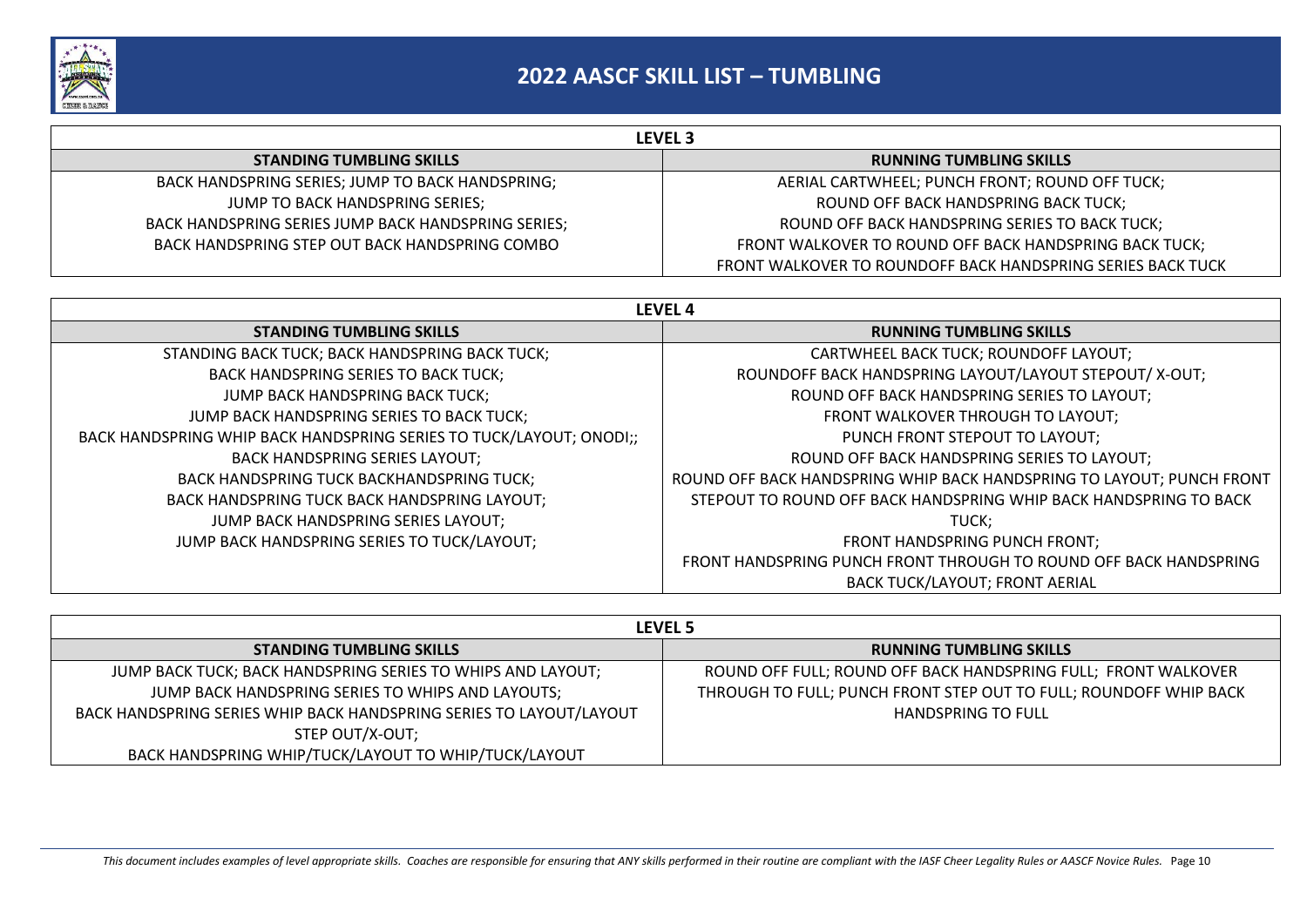

| <b>LEVEL 6 &amp; 7</b>                                                     |                                                                         |
|----------------------------------------------------------------------------|-------------------------------------------------------------------------|
| <b>STANDING TUMBLING SKILLS</b>                                            | <b>RUNNING TUMBLING SKILLS</b>                                          |
| <b>JUMP BACK TUCK</b>                                                      | CARTWHEEL FULL; ROUND OFF FULL; ROUND OFF BACK HANDSPRING FULL; FRONT   |
|                                                                            | WALKOVER THROUGH TO FULL; SIDE AERIAL/FRONT AERIAL/ONODI THROUGH TO     |
|                                                                            | <b>FULL; FRONT FULL</b>                                                 |
| <b>ELITE LEVEL APPROPRIATE</b>                                             | <b>ELITE LEVEL APPROPRIATE</b>                                          |
| STANDING FULL; JUMP FULL; BACK HANDSPRING FULL; JUMP BACK HANDSPRING       | FRONT HANDSPRING FRONT FULL; PUNCH FRONT STEPOUT TO FULL; ROUNDOFF      |
| FULL; BACK HANDSPRING SERIES TO FULL; JUMP BACK HANDSPRING SERIES TO FULL; | BACK HANDSPRING WHIP TO FULL;                                           |
| BACK HANDSPRING WHIP TO BACK HANDSPRING SERIES TO FULL; BACK HANDSPRING    | ROUND OFF ARABIAN ROUND OFF BACK HANDSPRING FULL;                       |
| SERIES TO DOUBLE FULL; JUMP BACK HANDSPRING SERIES TO DOUBLE FULL;         | ROUND OFF BACK HANDSPRING FULL BACK HANDSPRING SERIES TO FULL ROUND OFF |
| BACK HANDSPRING WHIP TO BACK HANDSPRING SERIES TO DOUBLE FULL; BACK        | DOUBLE FULL; ROUND OFF BACK HANDSPRING DOUBLE FULL; FRONT WALKOVER      |
| HANSPRING WHIP FULL; BACK HANDSPRING WHIP DOUBLE FULL                      | THROUGH TO DOUBLE FULL;                                                 |
|                                                                            | PUNCH FRONT STEPOUT TO DOUBLE FULL;                                     |
|                                                                            | ROUND OFF BACK HANDSPRING WHIP TO DOUBLE FULL;                          |
|                                                                            | ROUND OFF ARABIAN ROUND OFF BACK HANDSPRING DOUBLE FULL; ROUND OFF      |
|                                                                            | BACK HANDSPRING FULL BACK HANDSPRING SERIES TO DOUBLE FULL; ROUND OFF   |
|                                                                            | BACKHANDSPRING DOUBLE FULL BACK HANDSPRING SERIES TO DOUBLE FULL;       |
|                                                                            | ROUND OFF WHIP FULL; ROUND OFF WHIP DOUBLE FULL; ROUND OFF BACK         |
|                                                                            | <b>HANDSPRING FULL TO WHIP TO DOUBLE FULL</b>                           |



### **2022 AASCF SKILL LIST – JUMPS**

| <b>JUMPS</b>            |                                                                                     |
|-------------------------|-------------------------------------------------------------------------------------|
| <b>BASIC JUMPS</b>      | <b>ADVANCED JUMPS</b>                                                               |
| SPREAD EAGLE/ STAR JUMP | <b>PIKE</b>                                                                         |
| <b>TUCK JUMP</b>        | RIGHT/LEFT HURDLER (FRONT OR SIDE)                                                  |
|                         | TOE TOUCH                                                                           |
|                         | Note: Tuck Jumps and Star Jumps will be credited as Advanced Jumps in Tiny and Mini |
|                         | Novice divisions.                                                                   |

This document includes examples of level appropriate skills. Coaches are responsible for ensuring that ANY skills performed in their routine are compliant with the IASF Cheer Legality Rules or AASCF Novice Rules. Page 11